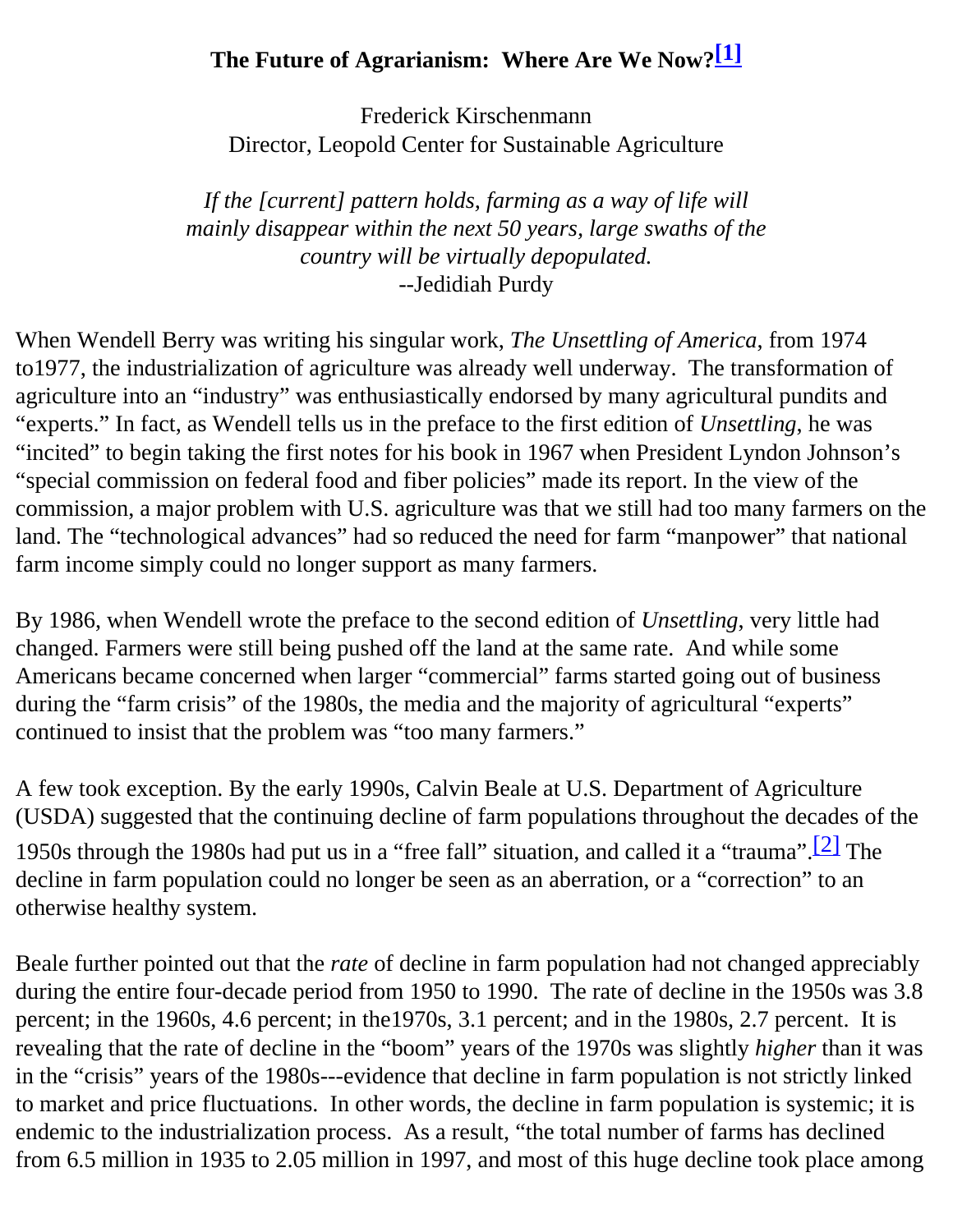family-type farms." $\frac{3}{3}$  It occurred among farms where a family makes all the important operating and investment decisions, owns a significant portion of the assets, and supplies most of the farm's labor---the very farms that are at the heart of the agrarian ideal.

It is also instructive to recognize that while farmers always have been reluctant to adopt industrialization, in the end they have always complied. Frederick Buttel pointed out that farmers have been aware of the treadmill that industrialization inevitably puts them on, but economic forces ultimately force them into compliance.<sup>[4]</sup>

<span id="page-1-0"></span>Consequently, one can only agree with Wendell's remark in the preface to his 1986 edition that every problem that he had identified in the earlier edition had "grown worse since the book was written."

# **Toward a Bifurcated Food and Farming System**

So where are we now? Well, I wish I could say that things have gotten better---but for the most part they have continued to deteriorate. Not only have farm numbers continued to decline (with the exception of the very small farms), but we are now faced with major structural changes that threaten to dramatically alter the landscape of rural America. Here is what we are seeing.

We are moving rapidly into a bifurcated food and farming system. At one end of the scale are a decreasing number of increasingly large farms that produce a single, undifferentiated bulk commodity, for a consolidated firm, most often under a contract written to accommodate the business interests of the firm. According to the most recent (1997) USDA statistics, 61 percent of our total national agricultural product is now being produced by just 163,000 farms, and 63 percent of that production is tied to a market or input firm by means of a contractual relationship.

Direct-market farms occupy the other end of the spectrum. These farmers sell their products directly to food customers through various marketing arrangements---farmers markets, "community supported agriculture" arrangements (CSAs), direct sales off-the-farm, home deliveries, and various Internet networks that directly link producers and consumers. This is a rapidly growing sector of the food industry, but it remains a tiny portion of the food and agriculture system. So far as I know, there are no reliable statistics to establish what portion of total agriculture production is served by direct marketing. But since 1.3 million of American farmers, those classified as part-time or retirement or residential farms, only account for 9 percent of the total national agricultural product<sup>[\[5\]](#page-13-4)</sup>, we can imagine that the direct-market farmers capture only a tiny percent of that meager margin.

<span id="page-1-1"></span>Yet these direct-market farms have increased significantly. CSAs have grown dramatically all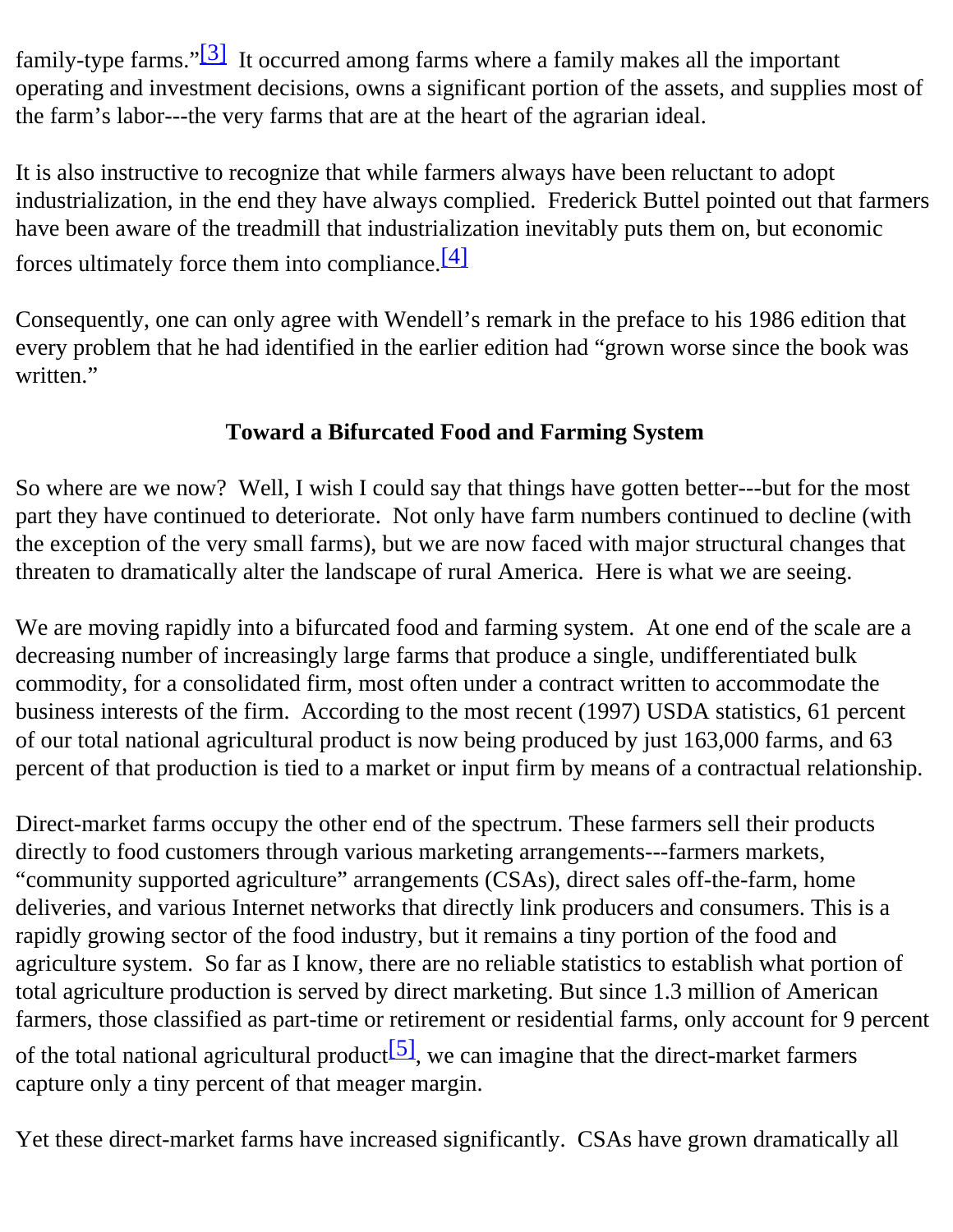across the country and farmer's markets have grown substantially. In California alone, farmers markets are now reportedly a \$100 million business. The number of these farms is likely to continue to grow, especially on the urban fringe and in regions unsuitable for industrial farms. Yet, they will likely always comprise only a tiny segment of production agriculture.

In between these two farm sectors, we have approximately 575,000 farms, classified as small to midsize family farms, which produce 30 percent of our total national production. Twenty-seven percent of these farms also are tied to a marketing or input firm by means of a contract that determines at least some of the management decisions on the farm.  $\boxed{6}$  So, while we still have nearly 2 million farmers in America—slightly less than the total number of prisoners housed in our nation's prisons—the majority of our production comes from a handful of very large farms.

<span id="page-2-0"></span>These statistics might not be so troubling were it not for their implications for the future. As these trends play themselves out, we are likely to see some dramatic changes on America's landscape that I suspect will be equally disturbing to urban and rural citizens.

# **Changes on the Landscape**

First, the food and agriculture system now emerging from this industrialization process, will dictate how farm management decisions are made. Farmers will no longer be able to make management decisions to serve the interests of their farm or the community in which the farm exists. They must make choices that serve the business interests of the consolidated firms with whom they contract. Rapid consolidation, initially in the seed and manufacturing sectors, but now in the food retail sector, means that about six multinational retail firms  $\boxed{7}$  will determine not only the size of America's farms, but also the type of management decisions made on those farms.

<span id="page-2-2"></span><span id="page-2-1"></span>Independent farmers, selling their production into the free market, have always made on-farm decisions based on a variety of intended outcomes. In addition to managing the farm for profitability, most farmers also made decisions that assured the survival of the farm in its particular community so that it could be passed on to future generations in good health. This is *not* to suggest that small, independent farms have always been managed to prevent soil erosion, protect water quality, or maintain vibrant communities. There is a long history of degradation and loss that belies such a romantic picture of the yeoman farmer of the past[.\[8\]](#page-14-0) But it *is* fair to say that many independent farmers have included these nobler considerations in their management decisions as a way of insuring the health of the farm for future generations. As farmers now are increasingly forced into contractual arrangements with highly consolidated firms —"forced" because no other markets will remain open to them—on-farm decisions will, of necessity, be made based on the business interests of the firm issuing the contracts. The nobler considerations of the past will be ignored.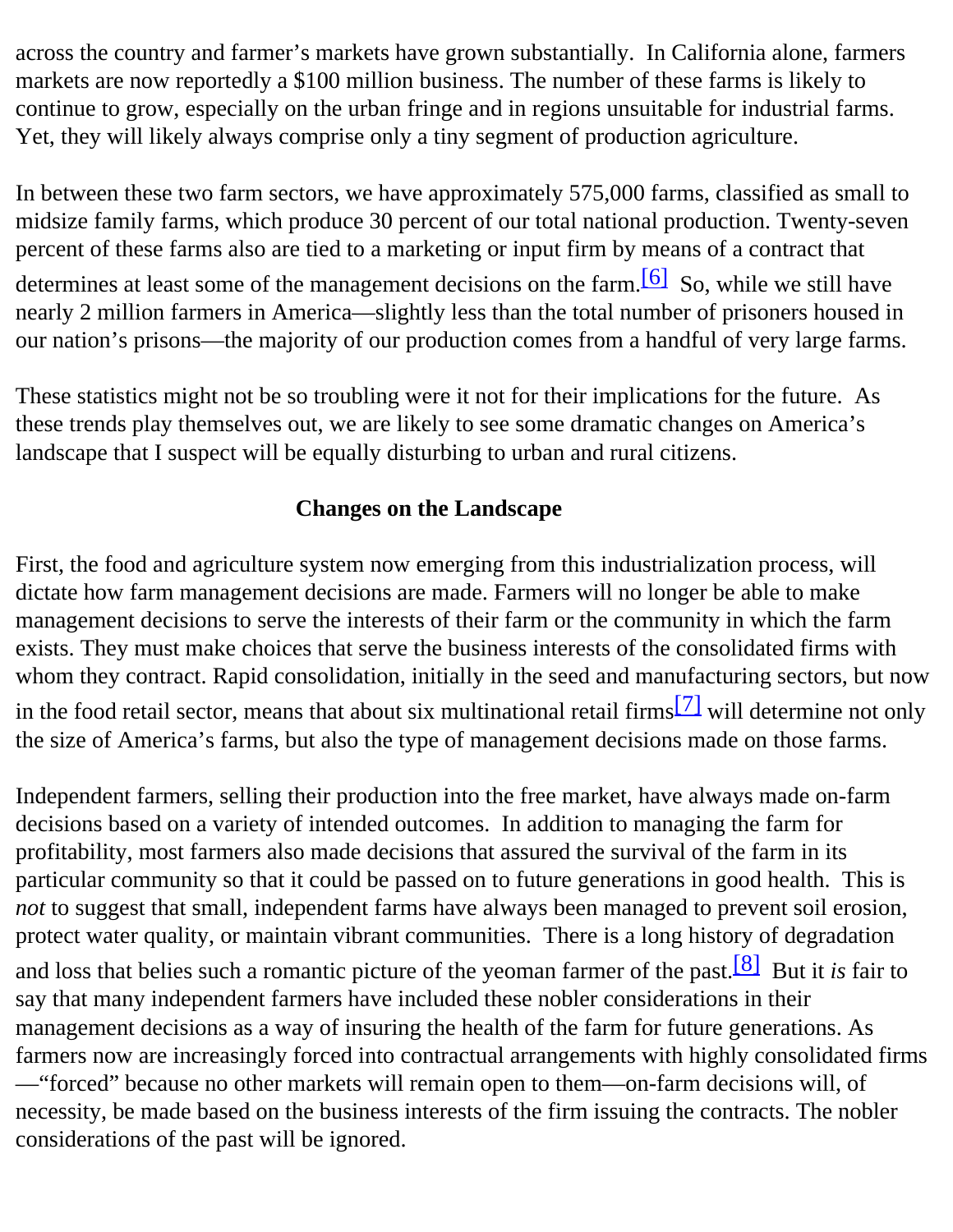The business interests that drive these large consolidated firms are based on three primary objectives: the development of supply or value chains, biological manufacturing, and the reduction of transaction costs.<sup>[\[9\]](#page-14-1)</sup> Each of these business objectives will have a profound effect on how local farms are managed.

<span id="page-3-0"></span>The **development of supply chains** means that on-farm decisions will no longer be made to benefit the long-term economic viability of the farm, or the quality of life in the community, or the health of the natural resources that sustain the farm. Decisions throughout the supply chain will be made solely to compete effectively with other supply chains and to gain a larger share of the consumer's food dollars.

The introduction of the concept of **biological manufacturing** means that farmers can no longer manage their farms to encourage the normal functions of the animals on the farm, or to enhance the diversity of the landscape, or to promote the general health of the farm. Rather, farm management will necessarily be focused on technologies designed to produce uniform products that meet the desired processing and retail objectives of the firm.

And the desire to **reduce transaction costs** means that consolidated firms will do business only with the largest farmers. It is simply less costly to contract with one farmer who raises 10,000 hogs than to issue contracts to ten farmers who each raise 1,000 hogs. All but the very largest farms will become "residual suppliers."

# **Social and Economic Transformations**

Given that farms will be pushed to these new levels of specialization, concentration and uniformity, profound changes will take place on the landscape. First, farms will be replaced by industrial centers. In Iowa, for example, it is now being suggested that farms of the future will consist of 225,000-acre industrial complexes. It is being argued that it will be necessary to consolidate farms into such industrial behemoths to gain access to markets and to negotiate effective prices with input suppliers. This transformation would reduce the number of "farms" in Iowa to 140. Surely such "farms" will not buy equipment from local dealers or fertilizer from local suppliers, nor will they deliver grain to local elevators. As with other industrial complexes, labor will consist largely of minimum wage earners.

For the most part, commodities produced on these mega-farms will be owned by the consolidated firms which issue the contracts. Just as Tyson retains the ownership of chickens placed on "farms" to be raised for them, using *their* feed, managed in accordance with *their* management plan, so other livestock species and patented seed crops increasingly will be owned by the firm, raised for the firm, in accordance with the firm's management plans, using the firm's technology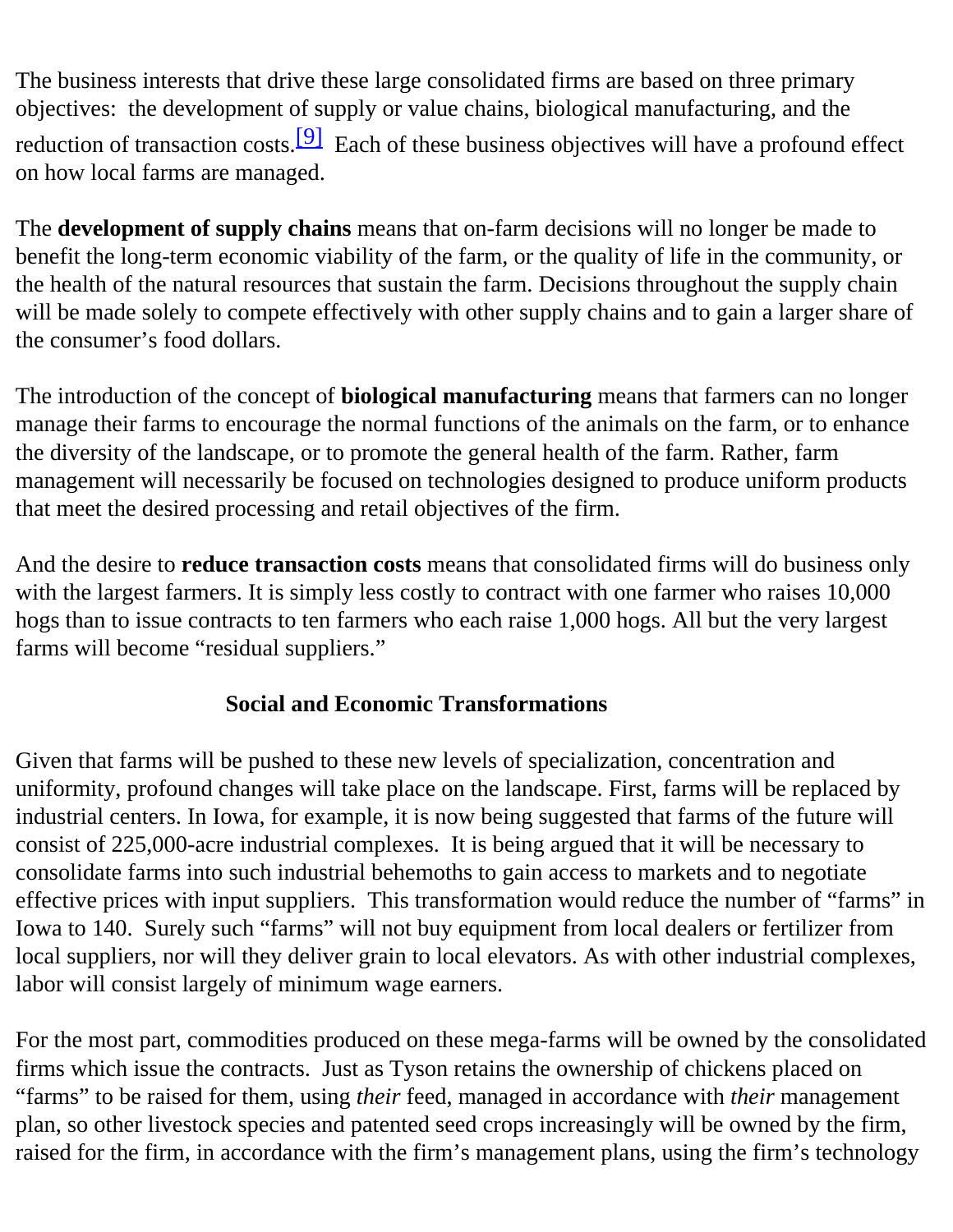and inputs. In 1992, *Time* magazine had already begun to refer to the "farmers" raising Tyson's chickens for them as "serfs on their own land."  $\boxed{10}$ 

<span id="page-4-0"></span>This is a future, in other words, where all local business transactions will be made with distant supply chains, with the benefits accruing to shareholders who most likely live in distant places. And the "farmers" who provide the labor for these operations will be allowed only minimal independent judgment and creativity. Like any other franchised business, such franchise-farms will be given the "freedom" to operate in accordance with the firm's directions and to accept most of the liability. In effect, this further transformation from agrarian to industrial agriculture will amount to emptying the landscape of all of its local agriculture-related economies and talent.

### **Biophysical Transformations**

In addition to such social and economic transformations there will be commensurate biophysical transformations on the landscape. We know from past experience that large industrial complexes, owned by absentee landlords, and managed by a highly centralized managerial class, do not exhibit a commitment to the care of the environment in which they exist. Witness Love Cannel, Louisiana's "cancer ally", the burning Cuyahoga River, the PCBs in the Hudson River, the dried-up Rio Grande River, and the hazardous waste inserted into farm fertilizer in Quincy, Washington. There is no good reason to believe that industrial farm complexes will operate with any higher degree of environmental care than any other industrial complex---indeed factory-farm poultry and hog complexes already serve as harbingers of a clouded future.

<span id="page-4-1"></span>Since each of these agricultural industrial complexes will specialize in the production of only one or two commodities, they will foster additional biophysical degradation. We now know that imposing specialization on any ecosystem causes a host of ecological problems. These problems include the elimination of the biodiversity that is essential to the resilience and productivity of any ecosystem. $\boxed{11}$  Furthermore, the uniformity and specialization demanded by this new level of industrialization invites genetic uniformity that in turn, leads to additional vulnerability. Again the poultry industry presages the future. William Heffernan reports, for example, that "90 percent of all commercially produced turkeys in the world come from three breeding flocks." $[12]$ Such genetic uniformity, initiated to obtain a uniform product, results in birds with such compromised immune systems that their health cannot be maintained without extensive use of antibiotics.

<span id="page-4-2"></span>Farms, of course, are ultimately micro-ecosystems that exist within macro-ecosystems. As such agriculture is an inevitable part of the larger dance of life---part of that complex, interdependent web of life that has evolved (and continues to evolve) over four billion years. We ignore that evolving complexity only at our peril.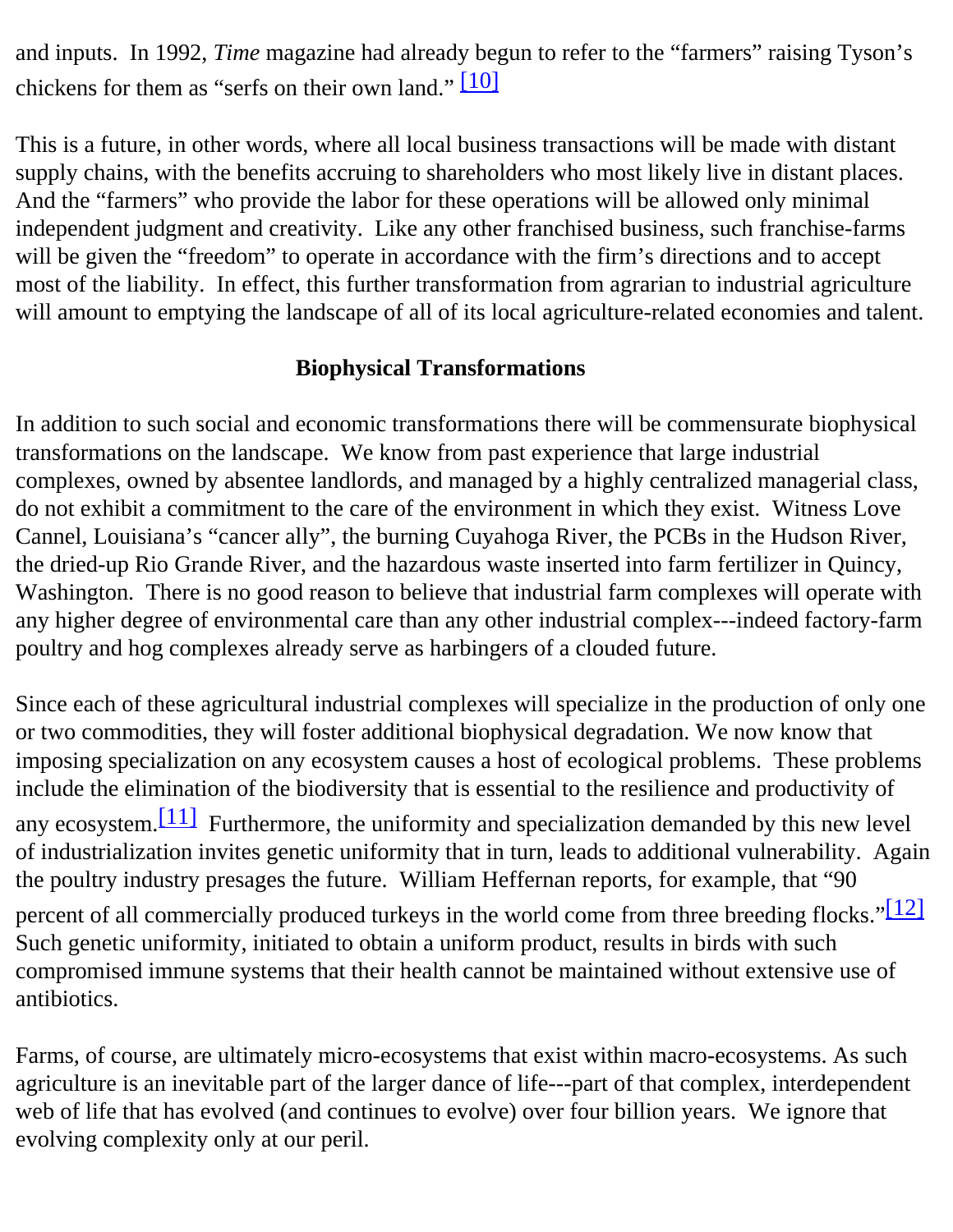The standard industrial answer to this cautionary tale is, of course, that we will always have the technological capability to restore any damage we may do to the ecosystem through our industrialized agriculture---especially with the newly discovered technological capacity of genetic engineering. We now seem to have convinced ourselves that we can redesign life to live better in a new biological order of our own making.

In his new book, *The Future of Life*, E.O. Wilson gives the proper response to such misplaced optimism. Such is the extrapolation endpoint of techno-mania applied to the natural world. The compelling response, in my opinion, is that to travel even partway there would be a dangerous gamble, a single throw of the dice with the future of life on the table. To revive or synthesize the thousands of species needed---probably millions when the still largely unknown microorganisms have been cataloged---and put them together in functioning ecosystems is beyond even the theoretical imagination of existing science. Each species is adapted to particular physical and chemical environments within the habitat. Each species has evolved to fit together with certain other species in ways biologists are only beginning to understand. [13]

<span id="page-5-0"></span>Wilson, of course, is speaking here of whole ecosystems not farms. But, again, farms are simply biotic communities that are integral to the ecosystem in which they exist. Consequently, anywhere agriculture is practiced, it must become part and parcel of the task of restoring the species diversity that is as essential to a healthy farm as it is to a healthy ecosystem.  $[14]$ 

<span id="page-5-1"></span>Industrial agriculture with its specialization, centralization and uniformity is simply another example of what Wilson calls "mistaken capital investment." We must now redesign agriculture so that it becomes an integral part of restoring the landscape's biodiversity.

And the reason the human resource factor on farms is important to that task is that such restoration is not likely to be accomplished without caring people on the land. As Wendell has reminded us, "... there is a limit beyond which machines and chemicals cannot replace people; there is a limit beyond which mechanical or economic efficiency cannot replace care." $[15]$ 

# **Technological Transformations**

<span id="page-5-2"></span>A third effect likely to result from this new level of industrialization is a further reinforcement of authoritarian technologies. Lewis Mumford, arguably one of America's most important social critics, reminded us that from Neolithic times to the present two technologies have "recurrently existed side by side"---one authoritarian, the other democratic. The former, while powerful is "inherently unstable," the latter, while relatively weak is "resourceful and durable."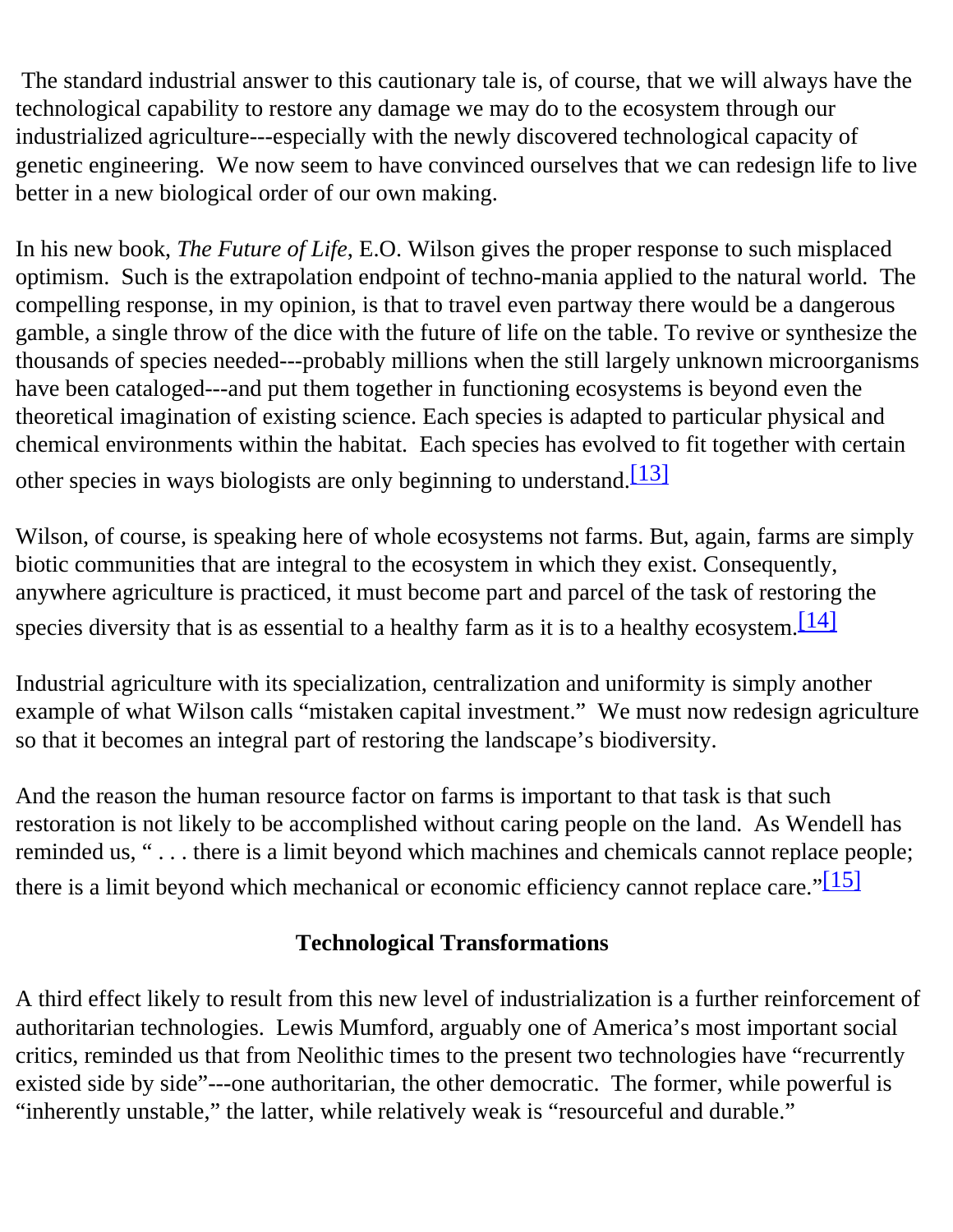Mumford reminds us that democratic technologies usually consist of the small scale method of production, resting mainly on human skill . . . remaining under the active direction of the craftsman or farmer, each group developing its own gifts, through appropriate arts and social ceremonies, as well as making discreet use of wide diffusion and its modest demands . . . [and has] great powers of adaptation and recuperation.

Authoritarian technologies, on the other hand, tend to be large in scale and concentrate power in the hands of the few. They rest mainly on technocratic inventions and scientific discoveries. They are generally under the direction of centralized management, usually exploiting the gifts of nature to suit the purposes of management. Because of its centralization and insatiable demands, authoritarian technology has little power of adaptation or recuperation.  $[16]$ 

## **The Next 25 Years**

<span id="page-6-0"></span>The overall effect of forcing farms to become industrial complexes that utilize authoritarian technologies will be to fundamentally change the social and biophysical character of both rural and urban communities. Given these factors, it is not hard to imagine what the landscape of the future may look like in another 25 years.

<span id="page-6-1"></span>The most extreme outcome may be the one proposed by Steven Blank, a University of California agriculture economist. In his thought-provoking book, *The End of Agriculture in the American Portfolio*, Blank argues that since U.S. farmers cannot compete in the production of bulk commodities with farmers in other parts of the world with significantly lower land and labor costs, we should just get out of the farming business altogether and concentrate our labor on "higher value-producing activities".  $[17]$  While others have pointed out the many flaws in Blank's thesis,  $\frac{18}{18}$  the market logic of his argument remains persuasive, given the consolidation of the industrial food system, and our naïve contention that all we need from farmers is the production of cheap raw materials. Fortunately, every urban consumer with whom I have discussed Blank's vision has been horrified, and clearly expressed the view that his vision is simply not an acceptable future. But even if we stop short of Blank's bleak vision, current trends can take us in just ten or fifteen years to a future that may be equally unacceptable to most citizens.

<span id="page-6-3"></span><span id="page-6-2"></span>Here is the future I see emerging if present trends continue. A few large industrial farm complexes, managed in accordance with the business interests of five or six consolidated retail firms---perhaps only one of them an American firm (Wal-Mart) $\frac{19}{19}$ --will mass produce a few crop and livestock commodities. These commodities will be produced in intense concentrations, using powerful technologies to achieve specific biological traits, introduced to accomplish the goal of providing the firm with an ample supply of cheap, uniform, raw materials from which to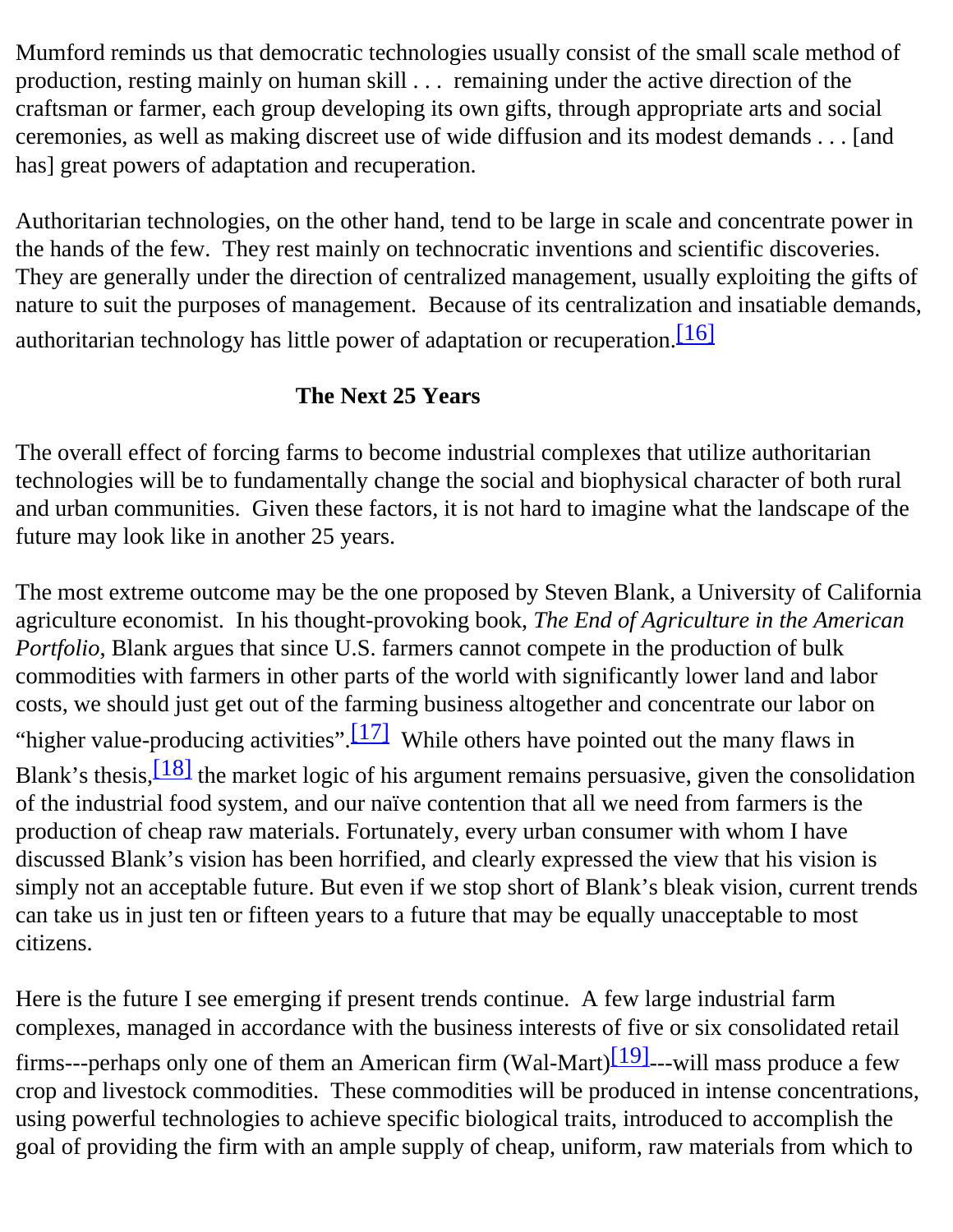<span id="page-7-0"></span>manufacture a variety of food products. These firms will do whatever it takes---to the food and to the body politic<sup>[20]</sup>---to gain the largest possible share of the consumer food dollar. Green and purple catsup, chocolate-covered French fries, and inane nutrition advice filtered through the powerful lobbies of the food industry may be only the beginning.

Whatever environmental standards citizens may impose will be adhered to only by means of expensive, draconian regulations. Rural communities will essentially disappear. Trailer parks to house cheap labor will dot the countryside. Riparian buffer strips, grassed waterways, shelterbelts and terraces will be demolished to make way for equipment that is even larger than the new 80-foot-wide planters introduced last year. Recreational areas, habitat for wildlife and wildlife corridors will give way to miles and miles of the continuous expanse of a single crop.

Urban residents will likely have to drive long distances to find suitable recreational or sporting areas. The environmental and human health consequences of imposing high concentrations of single species of crops and animals on the landscape will require an increasing array of powerful technologies to maintain the health of humans and other species. Unpleasant odors---always nature's way of issuing a warning of possible danger---will make it increasingly unpleasant for humans to coexist with agriculture.

And a few parts of rural America, especially places that abound in remote scenic beauty, will become playgrounds for the idle rich.

Meanwhile, global absentee "farmers" will continue to acquire land in developing countries where land and labor costs are cheap in order to produce cheap commodities for export to global consolidated food firms, depriving local populations of the opportunity to access land to feed themselves. This will add another dimension of vulnerability to the industrialized global food system. The *social* unrest that always accompanies such disparities will continue to destabilize human communities.

The lessons we have learned from evolutionary biology, ecological economics, and the history of social movements suggest that the new industrialized food system described here must, of necessity, be very short lived on any evolutionary time-scale. Evolutionary biology reminds us that population explosions of any species inevitably transform it into a "plague species" which crashes in order to bring it back into ecological balance with the community of species on which it ultimately depends. Very large industrial farms, devoted to producing large quantities of a single species, fit the definition of a plague species exactly.

Ecological economics teaches us that human economies are ultimately subsystems of the natural economy. Natural ecosystems provide the natural resources that fuel human economies and natural sinks recycle the waste generated by human economies. As these natural systems become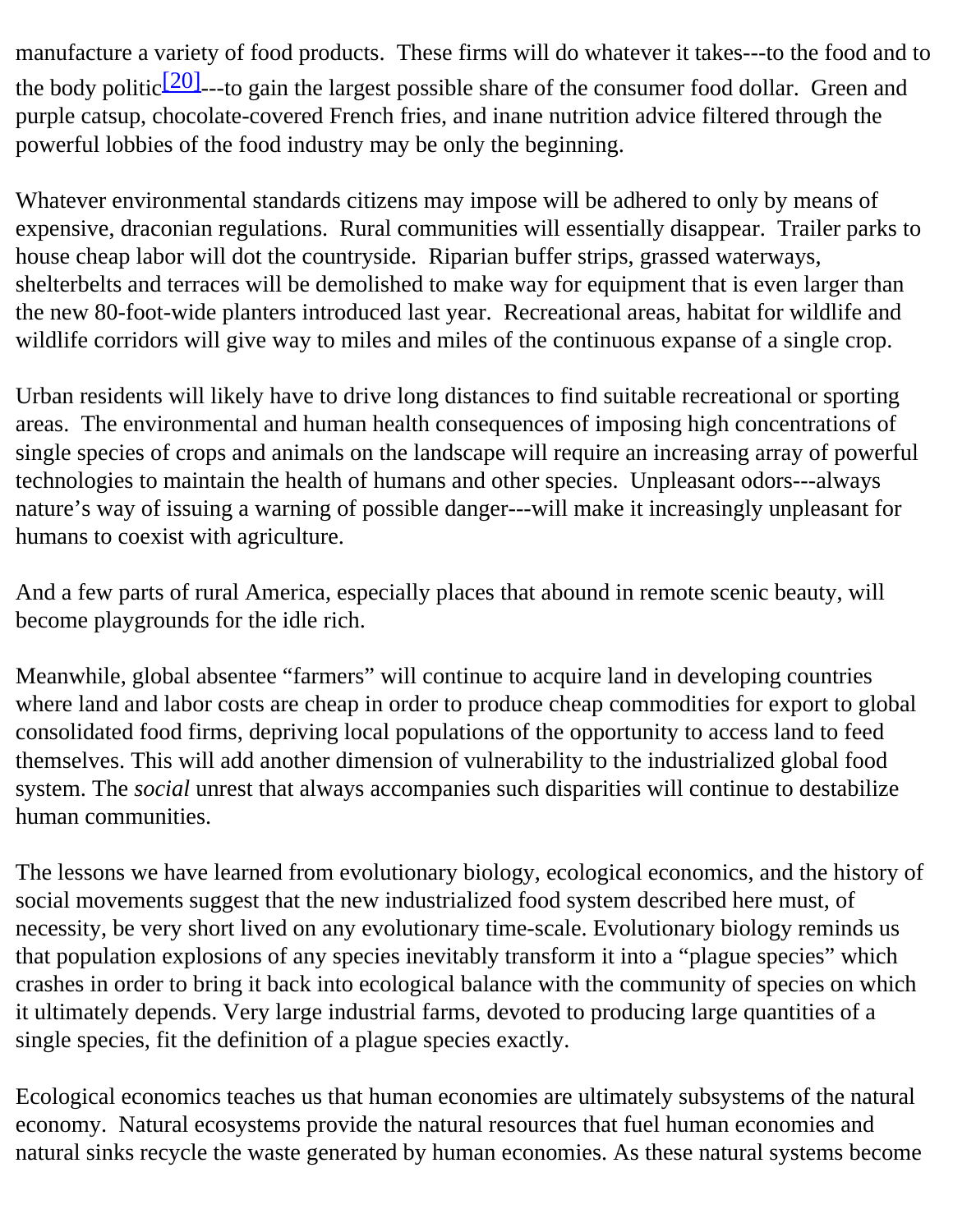degraded or overloaded, human economies begin to fail.

And the history of social movements teaches us that without a modicum of egalitarian rule, societies become destabilized. Such unreliable social environments are almost always costly to the entire biotic community. In today's political and social climate this could be an urgent matter. David Orr reminds us, for example, of some of the vulnerabilities and costs our industrial agriculture system may incur given our current social unrest. Orr suggests that, among other things, a centralized agriculture is not easily protected from terrorist attack.

A society fed by a few megafarms is far more vulnerable to many kinds of disruption than one with many smaller and widely dispersed farms. One that relies on long-distance transport of essential materials must guard every supply line, but the military capability to do so becomes yet another source of vulnerability and ecological cost. In short, no society that relies on distant sources of food, energy, and materials or heroic feats of technology can be secured indefinitely. . . An ecological view of security would lead us to rebuild family farms, local enterprises, community prosperity, and regional economies, and to invest in regeneration of natural capital. $[21]$ 

<span id="page-8-1"></span><span id="page-8-0"></span> Finally, another discomforting analysis of our industrialized systems has been proposed by Charles Perrow in his enlightening book, *Normal Accidents*. Perrow argues that as any system become increasingly complex and more tightly coupled, normal accidents, which inevitably take place in *any* system, become catastrophes.<sup>[22]</sup> If Perrow is correct then we should expect an increase in food-related catastrophes in our highly complex, tightly coupled, industrial food system.

#### **Another Vision**

But the future I have just described is not inevitable. There are, in fact, encouraging transformations already taking place which suggest that an alternative future may not only be feasible, but highly likely. Aside from the vulnerabilities of the industrial model just described, there are ecological and economic opportunities on the horizon that will clearly give a comparative advantage to a food and farming system that will look very different from the bifurcated system currently emerging. What are some of those opportunities and how might they shape the food and farming system over the next 25 years?

### **New Market Climate**

First, a new market climate is emerging that may change how we produce our food. The new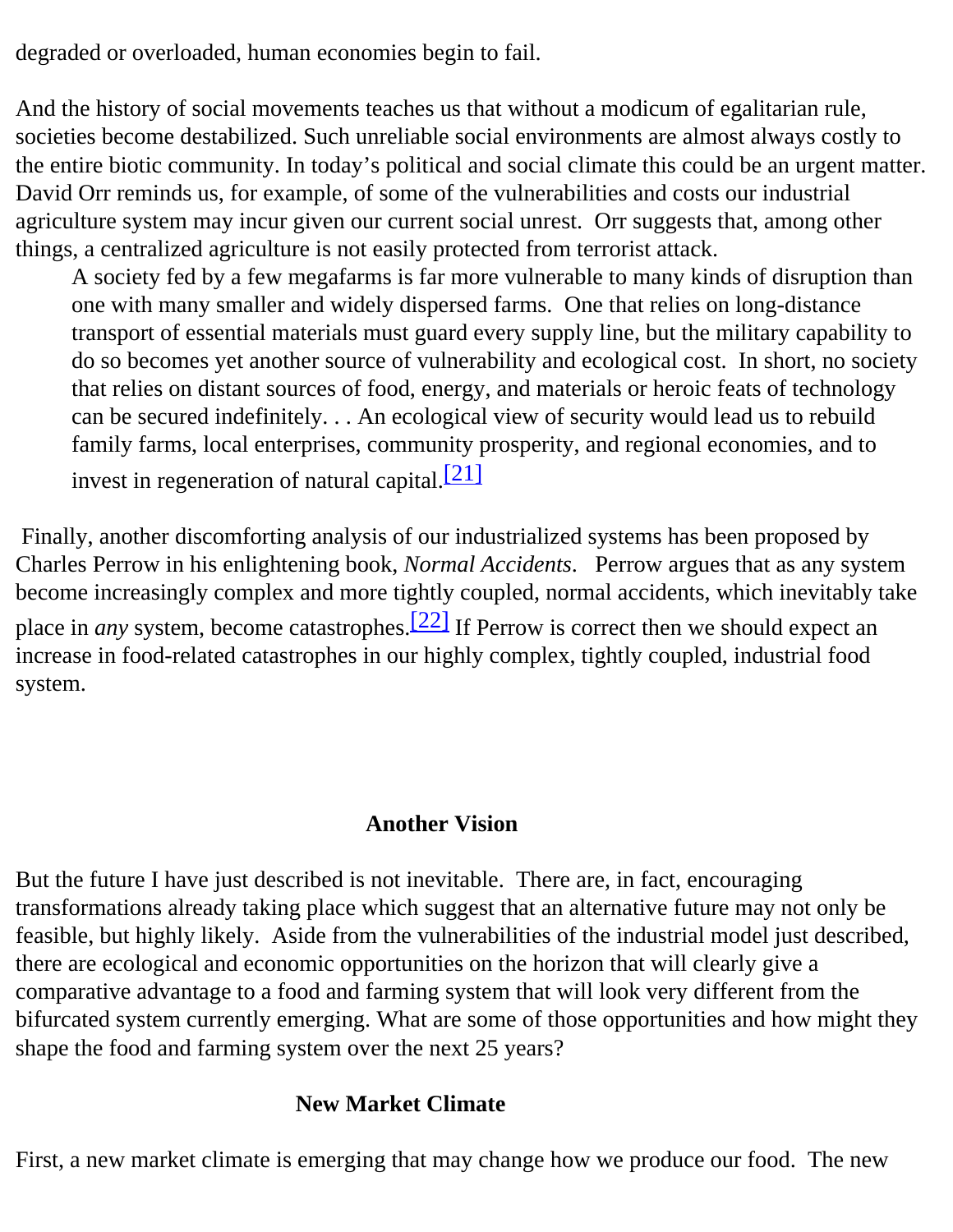market climate, especially where food is concerned, consists of three distinct elements: **markets as conversations**, **trust and authenticity**, and **close to home**.

<span id="page-9-0"></span>The concept of markets as conversations is imaginatively described in a new book written by a team of four authors, two of which are on the management team of Sun Microsystems. The book is entitled *The Cluetrain Manifesto*. [\[23\]](#page-14-15) Markets, these authors contend, are undergoing a major change as we enter the 21<sup>st</sup> century. During most of the 20th century markets consisted of "broadcast" information. To market a product, one published a Sears Roebuck catalog, bought advertising in newspapers or magazines, purchased a spot on the radio, or bought airtime for an advertisement on primetime television. Marketing meant one-way communication.

The authors of *Cluetrain* argue that the broadcast era is over, that 21<sup>st</sup> century customers grew up on the Internet, and therefore are no longer receptive to having information broadcast to them. They are used to having a conversation about everything—including the products they buy and the food they eat. Therefore, anyone who does not provide an opportunity for customers to have a conversation about what they are selling will simply not be in the market for very long. As *Cluetrain* reminds us—customers are not "seats or eyeballs or end users or consumers," they are human beings whose reach exceeds *your* grasp.

What this analysis of the market of the 21<sup>st</sup> century tells us is that people increasingly will want to have *relationships* as part of their purchasing experience. Consequently, food marketers of the future who do not provide an opportunity for food customers to experience the *story* behind the food they buy are not likely to be in that market for very long. This is the special magic behind today's direct market success. When food customers go to the farmer's market or buy from their local CSA, they are buying a *relationship* as much as a food product. My good friend, the late Ken Taylor, founder of the Minnesota Food Association, used to express relationship marketing in graphic terms. "People who live in urban communities for the most part don't like to get their hands dirty," he said, "but they surely want to shake the hand of someone that does."

What are the implications of this transformation in the marketplace for the future of agrarian agriculture? In the first place, this new development clearly gives the comparative advantage to precisely those farmers who are most threatened in the emerging bifurcated food system. Imagine with me, a large number of small and midsize family farmers, producing food products using sound conservation practices, providing their animals with the opportunity to live as nature intended, and preserving the identity of such food products by processing them in locally-owned processing facilities, and making them available in the marketplace with opportunities for consumers to access the entire story of the product's life cycle.

There are numerous successful examples of such marketing relationships already in place. Let me cite just one such example. A company in Great Britain (home of mad cow disease and the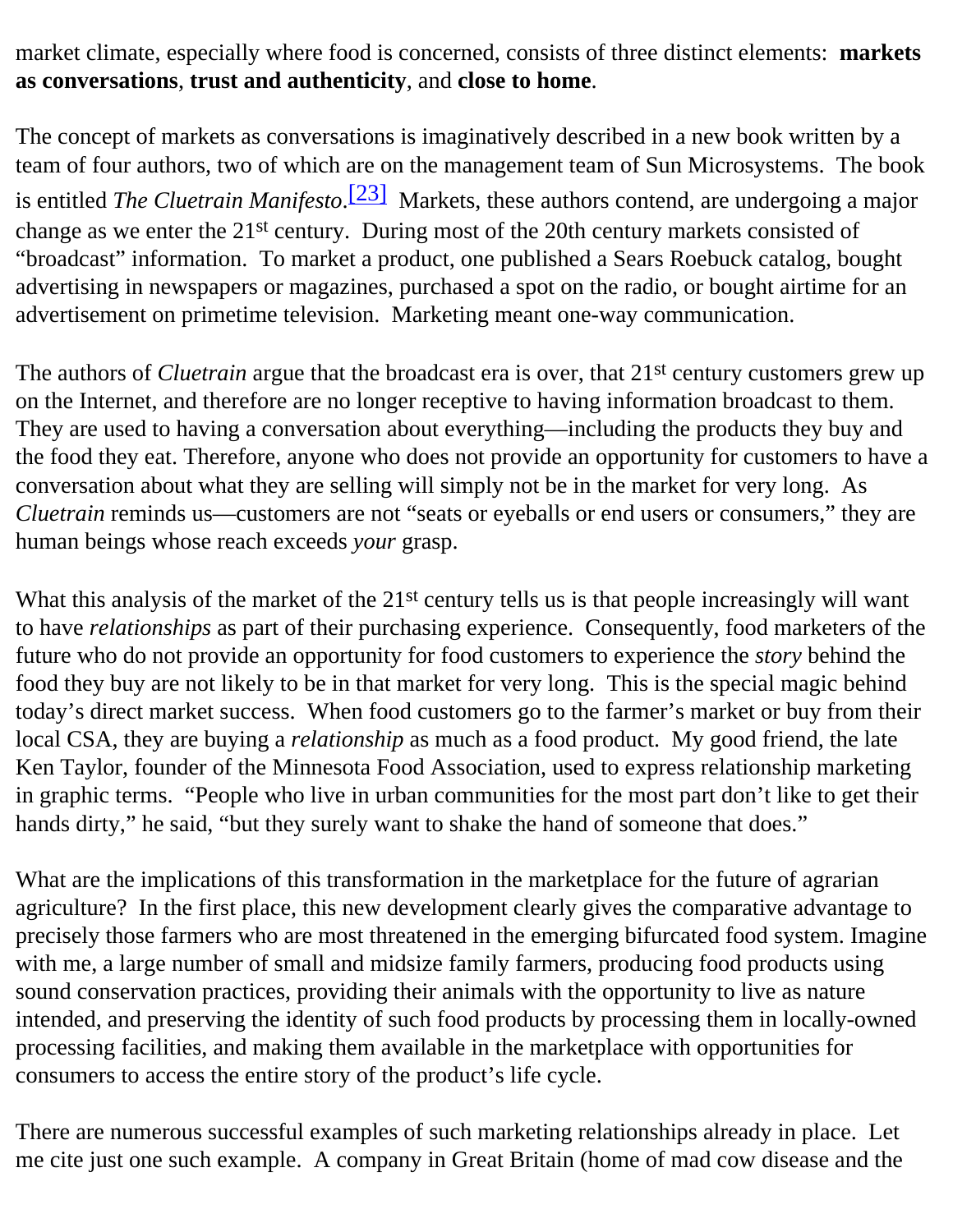recent hoof and mouth disease outbreak which has caused beef sales to plummet) created a new line of products called "Greenstuff." The Greenstuff label carries an identification number that allows food customers to use the Internet to access the story behind each product. According to a story in a British newspaper, this marketing system allows eaters to "see their weekend joint when it still had horns and hooves, contentedly grazing on the farm where it was bred. Shoppers who buy Greenstuff products—a branded range of organic Irish beef, lamb and sausages---can log onto an Internet site for a full CV on the animal they are about to eat." $[24]$ 

<span id="page-10-0"></span>Here is how it works. Farmers who raise their beef in accordance with the Greenstuff standards take video pictures of their operations—farmers standing in the midst of their herds, cows grazing contentedly in their pastures. Each animal is identified, its medical history, the age at which it was butchered and other vital statistics are published on the web site. In the comfort of their homes, food customers can place their order on the Internet for a 5-pound beefsteak from a specific animal, raised by a specific farmer. If they wish, they can contact the farmer by phone. Once the order is placed, the beefsteak from the specific animal with its own unique story is delivered to the door by courier.

How does Wal-Mart compete with such marketing relationships? It becomes extremely difficult for large consolidated firms, whose marketing advantage is based on being the lowest cost supplier of an undifferentiated, mass-produced commodity to provide such marketing relationships.

As Michael Porter reminds us, there are two ways to be competitive in a global economy. One is to be the lowest cost supplier of an undifferentiated product and the other is "the ability to provide unique and superior value to the buyer in terms of product quality, special features, or after-sales service." And Porter goes on to say that while it is not impossible for the same firm to do both, it proves to be extremely difficult.<sup>[\[25\]](#page-14-17)</sup> The comparative advantage consequently goes to the agrarian farmers of the future.

<span id="page-10-1"></span>The second change in today's emerging market climate—the desire for trust and authenticity also offers a comparative advantage to independent, small and midsize producers. Marketing surveys conducted by the Hartmann Group consistently show that one of the attributes that today's discriminating food customers look for in the marketplace is a trusting relationship and the assurance that claims made for a product are authentic. Smaller supply chains that have food provided for them by identifiable farmers whose products can be easily traced to specific farms and, as we have seen, even to specific animals—can more readily establish trusting relationships and provide information that can be authenticated than can the consolidated supply chains with mass-produced products. Add to that the opportunity to engage in conversations with the farmers concerning the product, and the comparative advantage becomes a no-brainer.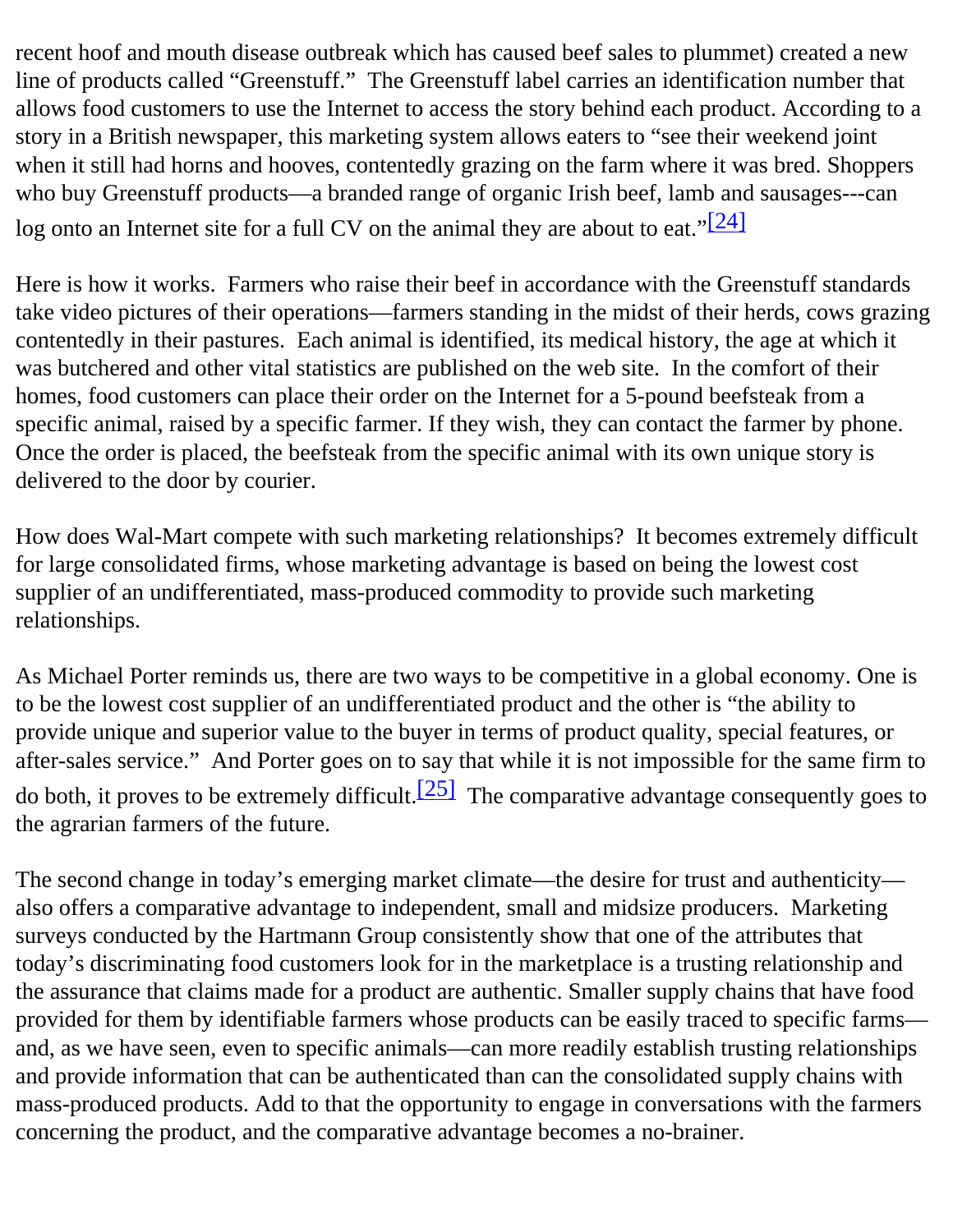The third change in today's emerging market climate---the increasing desire to purchase "close to home"—also gives a comparative advantage to independent family farms. Fred Crawford, an internationally recognized retail food consultant, in a recent interview on the NPR radio "Morning Edition" program, remarked that supermarkets that fail to realize that while they are part of a global economy, their markets are *local*, won't be in business very long.<sup>[26]</sup> Once again, it is agrarian farmers in local communities whose products can be traced directly to the farm--- even when those products are sold at some distance---can be more readily identified as "produced close to home" than mass-produced commodities whose trace ability is near impossible.

<span id="page-11-0"></span>All of these changes in the market climate suggest new opportunities for relationship marketing that can help convert the most vulnerable farmers in the industrial food system into thriving entrepreneurs in the evolving markets of the next several decades. This bodes well for a new kind of agrarianism.

# **New Production Paradigm**

In addition to the changing market climate, new production strategies that fundamentally redesign farming systems also may present a comparative advantage to the agrarian farmers of the future. These new production strategies evolve out of an ecological—in contrast with a technological paradigm. Instead of using one-dimensional, single tactic approaches to solving production problems—an approach that always calls for the invention of yet another technology that farmers must buy—this approach seeks to employ natural systems that are more self-regulatory and synergistic. Using nature as the model, mentor and measure,  $[27]$  these new systems seek to achieve production goals by making use of nature's own free ecosystem services. This natural systems approach to agriculture is, of course, the new design being developed at the Land Institute in Salina, Kansas.

<span id="page-11-2"></span><span id="page-11-1"></span>One example of how such systems may change the fundamental parameters of agriculture in the future is the integrated duck/rice system, developed by Takao Furuno, a farmer in southern Japan. [\[28\]](#page-14-20) Instead of producing rice in a monoculture, dependent on fertilizers and pesticides to achieve acceptable yields, Mr. Furuno developed an elegant, complex species-interdependent system that has increased his rice yields while producing a full range of other food products, without relying on any outside crop inputs.

Here is how it works. Right after Mr Furuno sets his rice seedlings out into his flooded rice paddies, he puts a gaggle of young ducklings into the paddies. The ducklings immediately start to feed on insects that normally attack young rice plants. Mr. Furuno then introduces loaches, a variety of fish that is easily cultivated and produces a delicious meat product. He also introduces azolla, normally considered a "paddy weed." The azolla fixes nitrogen but also serves as food for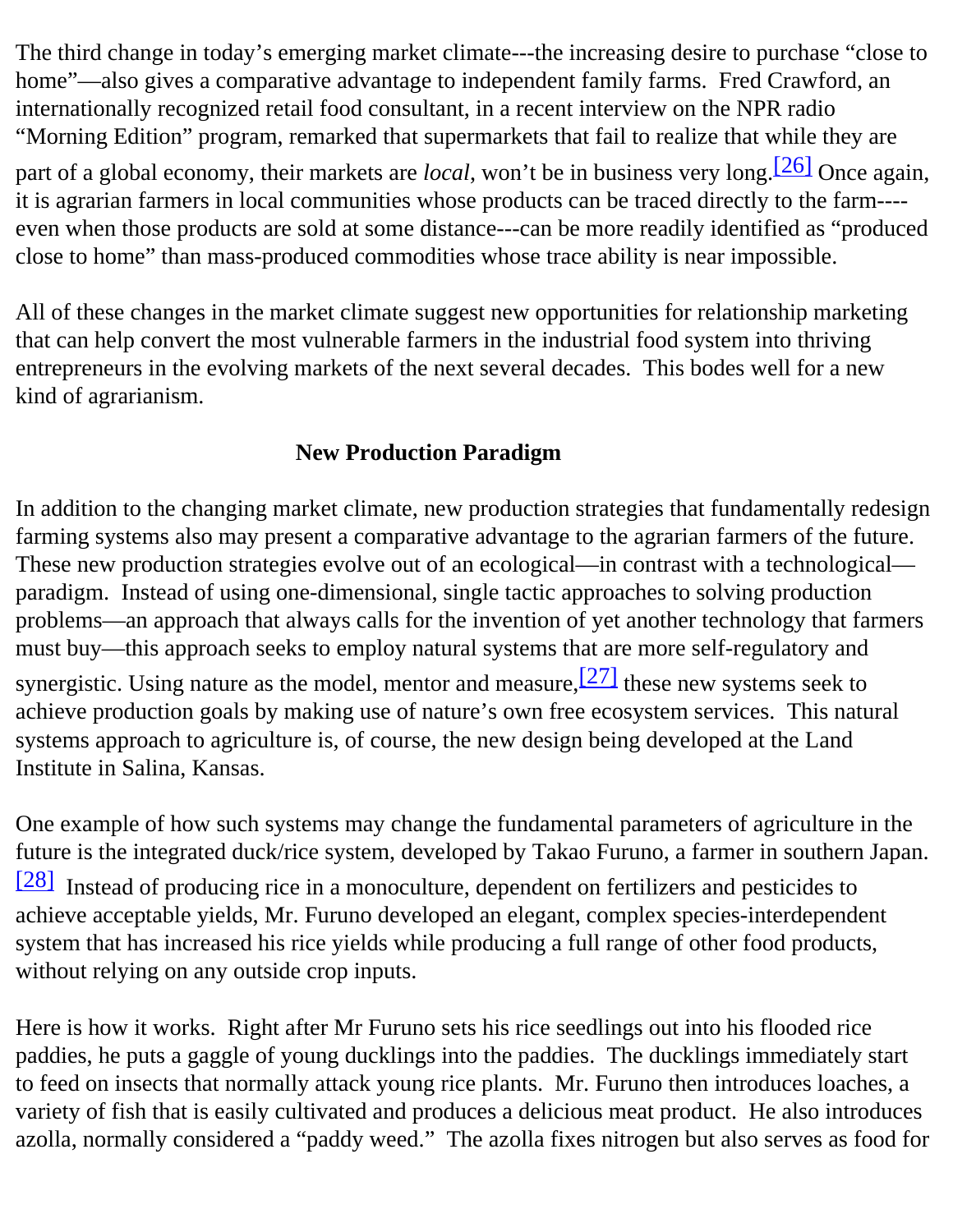the fish and the ducks. In this way Mr Furuno has developed a highly synergistic farming system. The ducks feed on the insects, and later the golden snails that also attack rice plants. Since the ducks and fish feed on the azolla, its growth is kept sufficiently under control so it does not compete with the growing rice, but serves as a source of nitrogen. The nitrogen from the azolla, plus the droppings from the ducks and fish, provides all of the nutrients needed for the rice.

Mr Furuno also grows figs on the periphery of his rice paddies, supplying him with fruit. He then rotates his integrated rice/duck crop, with a crop of vegetables and wheat. He also harvests duck eggs that he markets along with the rice, fish and duck meat, vegetables, wheat and figs. Mr. Furuno's productivity is also enhanced by the fact that his rice yields in this system exceed the rice yields of industrial rice systems by 20 to 50 percent. This natural systems design makes Mr. Furuno's 6-acre farm in Japan one of the most productive in the world. According to conversations he has had with modern mono-crop rice growers in Texas, the gross income from Mr Furuno's 6-acre farm in Japan slightly exceeds the gross income of a typical 600-acre rice farm in Texas.<sup>[29]</sup>

<span id="page-12-0"></span>The concept behind Mr. Furuno's design is simple, yet profound. The concept, he writes, "is to produce a variety of products within a limited space to achieve maximum overall productivity. But this does not consist of merely assembling all of the components; it consists of allowing all components to influence each other positively in a relationship of symbiotic production." Farmers, largely without the help of experts, have been developing such elegant synergistic systems throughout the world in recent decades.<sup>[30]</sup>

<span id="page-12-1"></span>These highly productive, redesigned systems, are, once again, most compatible with smaller scale, independently-owned farms. Such complex systems do not lend themselves well to largescale, highly centralized operations where farmers are seldom intimately involved with the ecology of their farms. It is therefore difficult to imagine them managing such interdependent systems.

# **New Public Policies**

<span id="page-12-2"></span>In addition to new market relationships and redesigned production systems, the new agrarianism of the 21st century could be further advanced with new public policies. Current agricultural policies are geared to propping up a failed agricultural system. One can reasonably argue that the only reason the consolidated industrial food system has survived as long as it has is because of the immense political power the industry enlists to protect its interests  $[31]$  and the enormous public subsidies which distort free market signals that might otherwise give the competitive advantage to more agrarian production systems. One simple shift in public policy could make an enormous difference. Directing public support *away* from subsidizing a few bulk commodities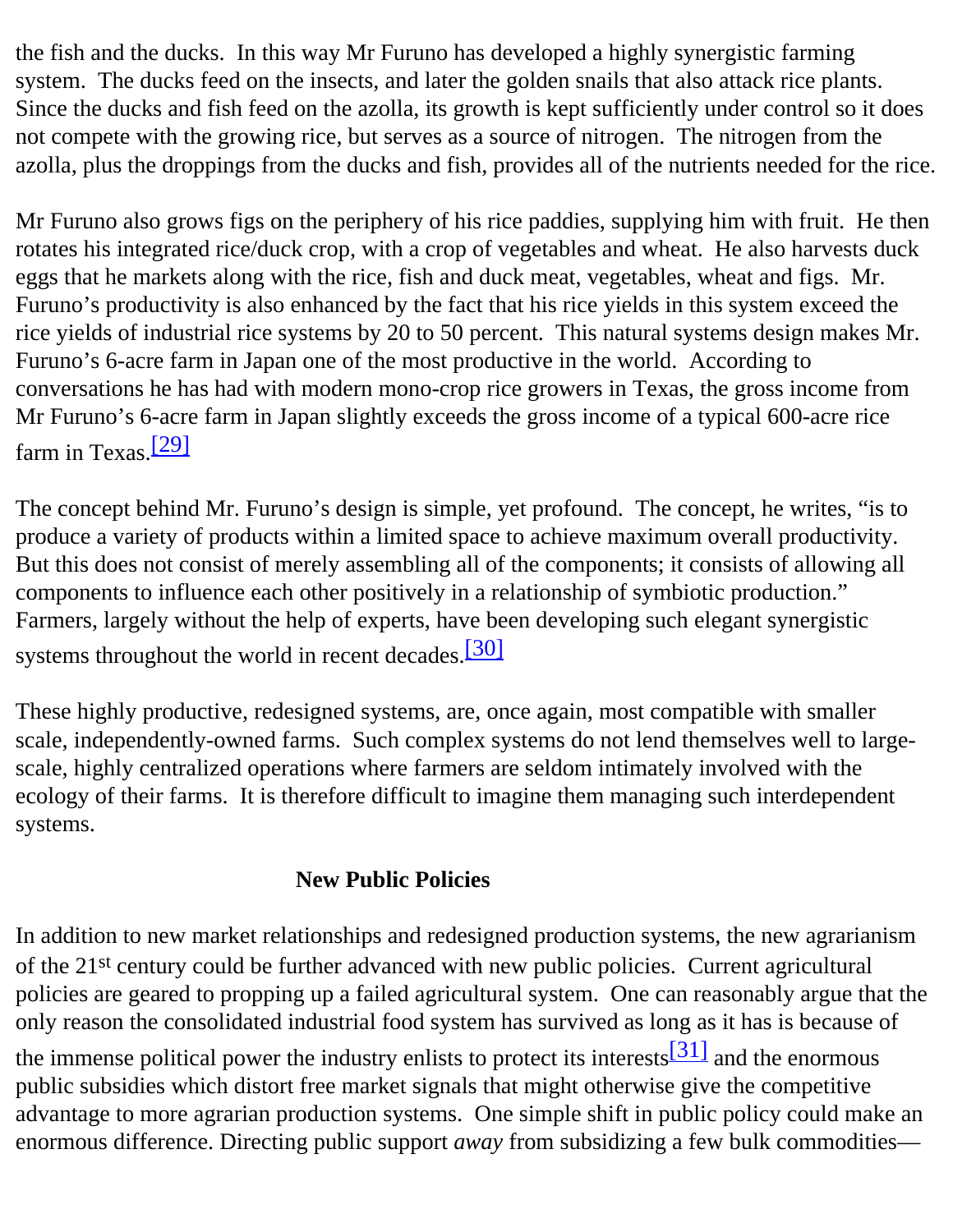a policy that benefits no one except the consolidated firms that acquire those commodities well below the cost of production—and *toward* the support of public goods that benefit communities. Such a shift could help transform much of agriculture.

We all recognize that farmers produce more than food and fiber. They also provide a wide range of public services. For example, properly managed soils help filter water to improve water quality. Properly managed landscapes provide habitat for wildlife, helping to restore biodiversity and provide recreational space for hunting and fishing. One can reasonably argue that the public ought to pay for such services, provided the farmer conserves and nurtures these resources. Given adequate information and incentives, farmers could provide additional public services that could benefit the entire citizenry—economically, socially and ecologically. Provided with adequate support, farmers could be in the forefront of providing all of society with clean water, clean air, quality soil, vibrant communities, and a host of other services.

Once again, however, all of this requires a particular kind of farmer with a particular kind of farm. Of all the millions of words that have been written about agriculture since the publication of *Unsettling*, none have described what we need more eloquently than the particulars outlined by Wendell in another of his poignant works written over a decade after *Unsettling*. I find myself, again and again, going back to this simple description of what we need:

. . . if agriculture is to remain productive, it must preserve the land, and the fertility and ecological health of the land; the land, that is, must be used well. A further requirement, therefore, is that if the land is to be used well, the people who use it must know it well, must have time to use it well, and must be able to afford to use it well. Nothing that has happened in the agricultural revolution of the last fifty years has disproved or invalidated these requirements, though everything that has happened has ignored or defied them.<sup>[32]</sup>

<span id="page-13-7"></span><span id="page-13-0"></span>[<sup>\[1\]</sup>](#page-0-0) Written for the conference considering Wendell Berry's *The Unsettling of America* 25 years later, Georgetown University, April 25-27, 2002.

<span id="page-13-1"></span><sup>2</sup> Calvin Beale, "Salient Features of the Demography of American Agriculture," in David Brown, et. al., 1993, *The Demography of Rural Life*, University Park, PA, Northeast Regional Center for Rural Development. Publication #64.

<span id="page-13-2"></span><sup>&</sup>lt;sup>3</sup>Willard W. Cochrane, June 21, 1999, "A Food and Agriculture Policy for the 21<sup>st</sup> Century." Unpublished paper available from the author.

<span id="page-13-3"></span>[<sup>\[4\]</sup>](#page-1-0) Frederick H. Buttel, 1993. "Ideology and Agricultural Technology in the Late Twentieth Century: Biotechnology as Symbol and Substance," *Agriculture and Human Values*. Vol. X, No. 2, Spring.

<span id="page-13-4"></span>[<sup>\[5\]</sup>](#page-1-1) Cochrane, *Op. cit.* 

<span id="page-13-5"></span>[<sup>\[6\]</sup>](#page-2-0) *Ibid*. These are the farms that are the most vulnerable since they are too small to access markets with consolidated firms and have little opportunity to do direct marketing.

<span id="page-13-6"></span>[<sup>\[7\]</sup>](#page-2-1) See the work of William Heffernan, et. al. who has tracked the consolidation in the agriculture and food industry